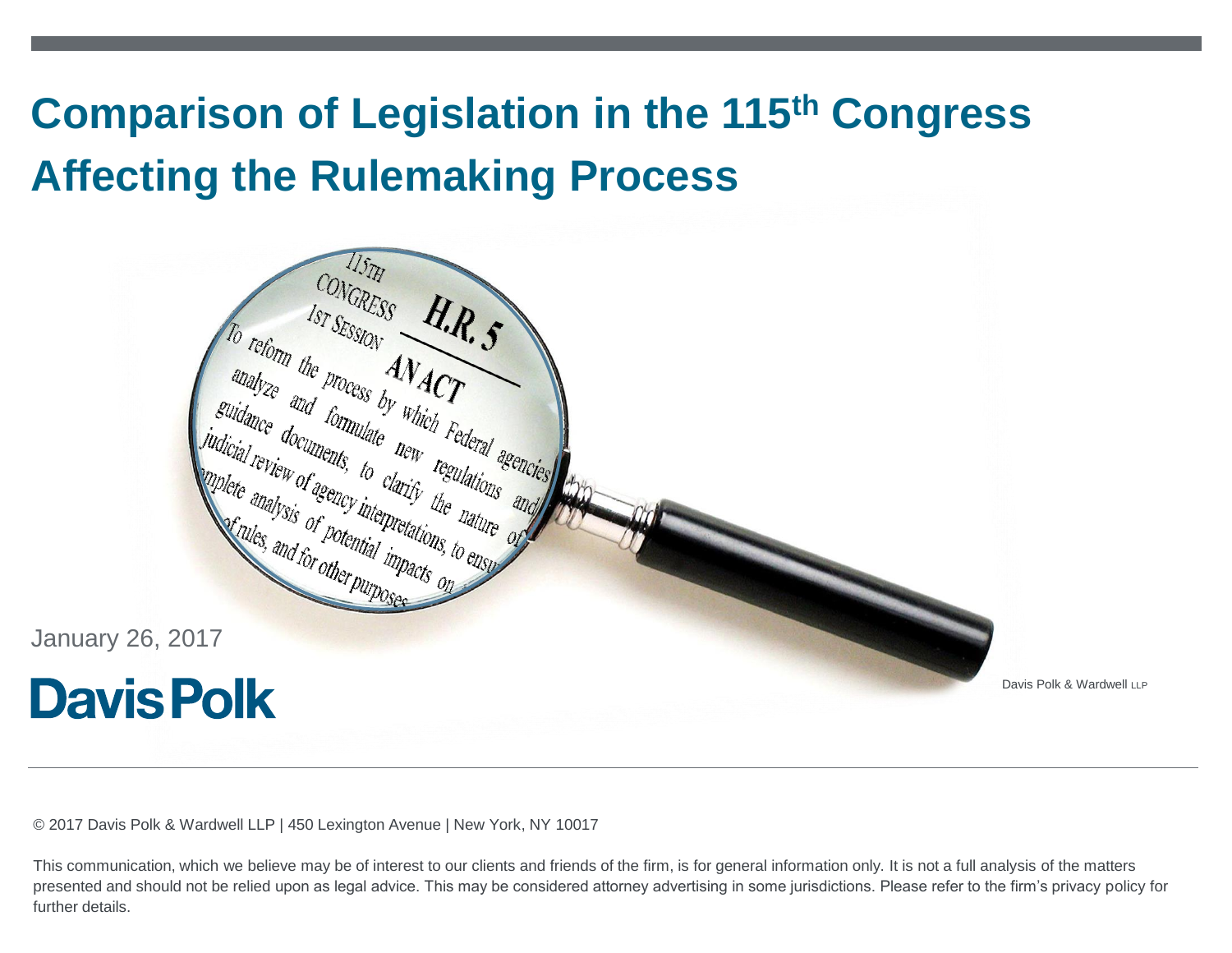#### **Introduction**

- The 115<sup>th</sup> Congress is considering a number of bills that would transform how administrative agencies promulgate regulations, and enhance the roles that Congress and the courts play in the rulemaking process.
- The slides that follow compare key provisions of six legislative proposals that would:
	- **nandate more rigorous (sometimes quantified) [cost-benefit analysis](#page-2-0) for new regulations;**
	- subject previously enacted regulations to [retroactive review](#page-4-0);
	- **EXTERN** eliminate [judicial deference](#page-5-0) to agency interpretations of statutes and regulations; and
	- **Figure [Congressional preapproval of "major" regulations](#page-6-0).**
- These slides provide a direct comparison of the language in select provisions of each bill, and are not a comprehensive summary of the bills.
- General familiarity with rulemaking requirements under current law is assumed.

#### **Davis Polk**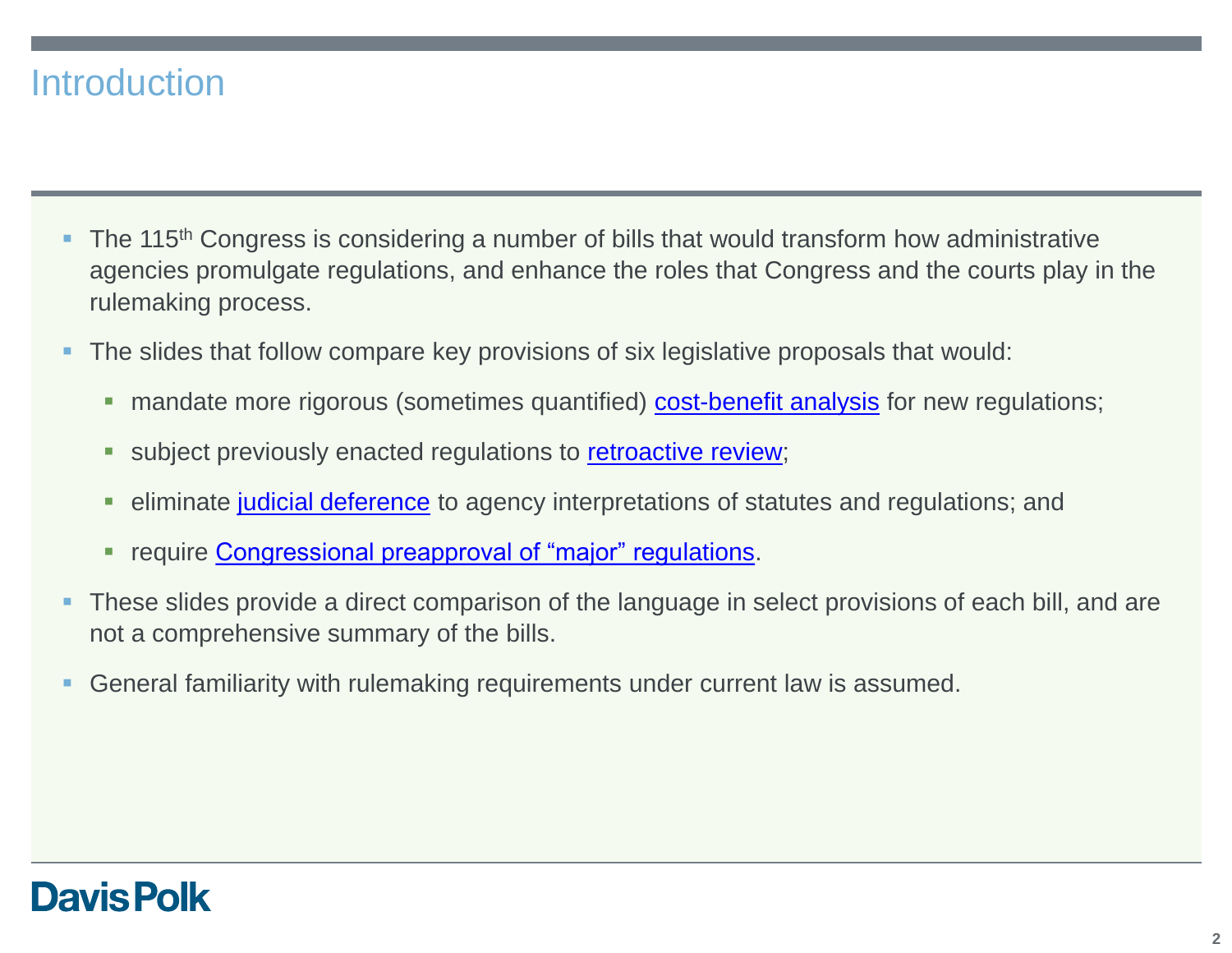### Cost-Benefit Analysis: Comparison of Key Bills

Background, Application, Cost-Benefit Analysis Standard

|                                                               | <b>CHOICE Act</b>                                                                                                                                                                                      | <b>Regulatory</b><br><b>Accountability Act</b>                                                                                                                     | <b>SEC Regulatory</b><br><b>Accountability Act</b>                                                                   | <b>Commodity End-</b><br><b>User Relief Act</b>                                                                                                           | <b>FORM Act</b>                                                                                                                                                     |
|---------------------------------------------------------------|--------------------------------------------------------------------------------------------------------------------------------------------------------------------------------------------------------|--------------------------------------------------------------------------------------------------------------------------------------------------------------------|----------------------------------------------------------------------------------------------------------------------|-----------------------------------------------------------------------------------------------------------------------------------------------------------|---------------------------------------------------------------------------------------------------------------------------------------------------------------------|
| <b>Background</b>                                             | Commonly<br>perceived as the<br>key House starting<br>point for financial<br>reform<br>Introduced in the<br>114 <sup>th</sup> Congress as<br>H.R. 5983<br>A CHOICE Act 2.0<br>٠<br>is expected shortly | Passed in the<br>٠<br>House in the 115 <sup>th</sup><br>Congress on<br>1/11/2017 as<br>H.R. 5<br>Promoted in<br>٠<br><b>Speaker Paul</b><br>Ryan's A Better<br>Way | • Passed in the<br>House in the 115 <sup>th</sup><br>Congress on<br>1/12/2017 as<br><b>H.R. 78</b>                   | • Passed in the<br>House in the 115 <sup>th</sup><br>Congress on<br>1/12/2017 as<br>H.R. 238                                                              | • Passed in the<br>House in the 114 <sup>th</sup><br>Congress as<br>H.R. 3189<br>As of $1/23/2017$ ,<br>has not been<br>introduced to 115 <sup>th</sup><br>Congress |
| <b>Application</b>                                            | Federal Reserve,<br>OCC, FDIC, CFTC,<br>SEC, CFPB, FHFA,<br><b>NCUA</b>                                                                                                                                | All executive and<br>٠<br>independent<br>agencies                                                                                                                  | $-$ SEC                                                                                                              | • CFTC                                                                                                                                                    | • Federal Reserve                                                                                                                                                   |
| Cost-<br><b>Benefit</b><br><b>Analysis</b><br><b>Standard</b> | May not adopt a<br>regulation if agency<br>determines that<br>quantified costs<br>outweigh quantified<br>benefits<br>Congress may<br>waive this<br>requirement by joint<br>resolution <sup>1</sup>     | May propose or<br>٠<br>adopt a regulation<br>only upon a<br>reasoned<br>determination that<br>the benefits justify<br>the costs                                    | • May propose or<br>adopt a regulation<br>only upon a<br>reasoned<br>determination that<br>benefits justify<br>costs | Must assess and<br>publish analysis of<br>the costs and<br>benefits (both<br>quantitative and<br>qualitative) of the<br>proposed or<br>adopted regulation | May propose or<br>adopt a regulation<br>only upon a<br>reasoned<br>determination that<br>the benefits<br>outweigh the costs                                         |

<span id="page-2-0"></span>

1. As discussed on [Slide 7](#page-6-0), other provisions of the CHOICE Act require Congressional approval of all "major" rules (as defined in the bill).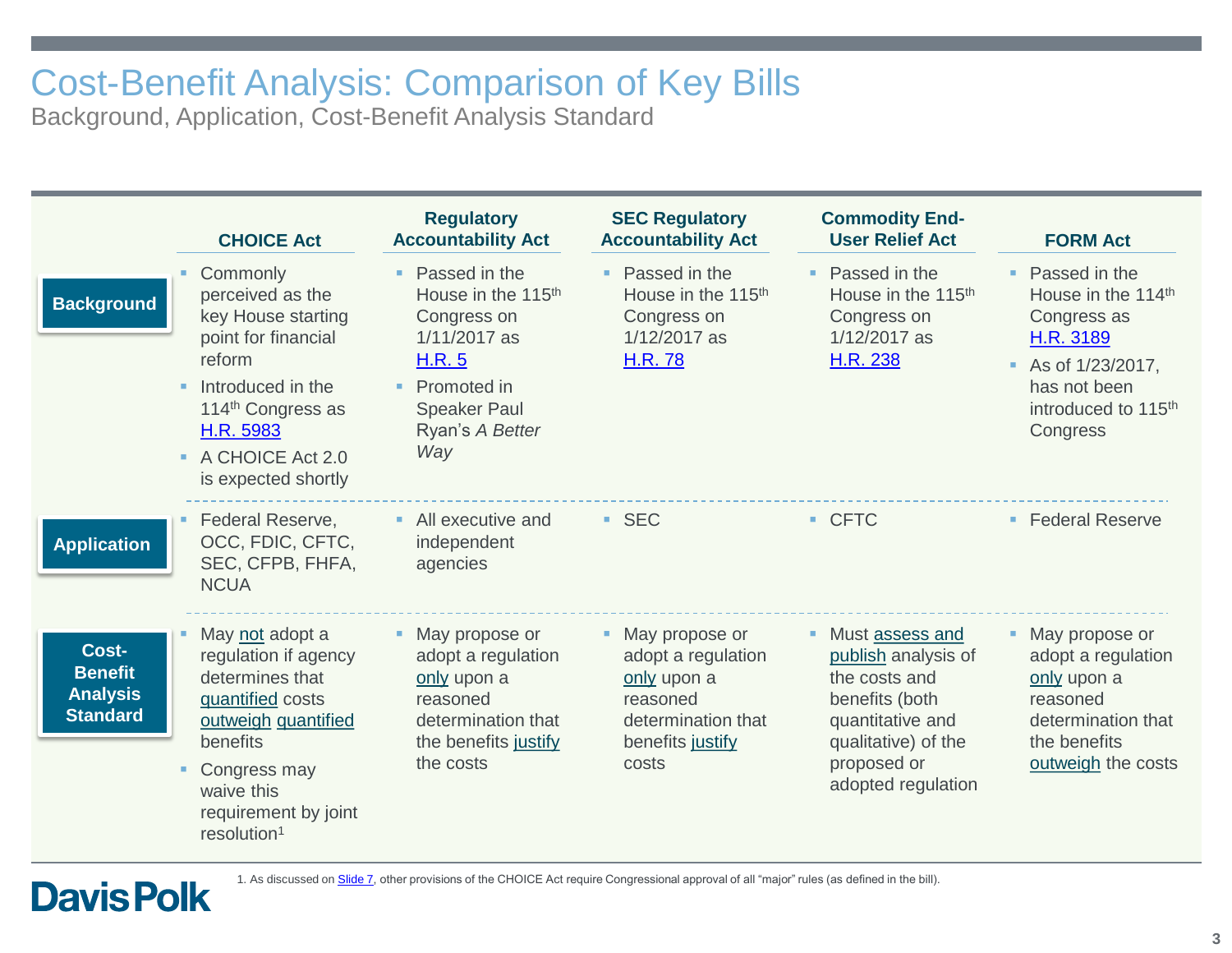### Cost-Benefit Analysis: Comparison of Key Bills

Alternatives and Judicial Review of Cost-Benefit Analysis

|                                                                               |                                                                                                                                                                                                                                                         | <b>Regulatory</b>                                                                                                                                                                                                                                                                                                                    | <b>SEC Regulatory</b>                                                                                                                 | <b>Commodity End-</b>                                                                                                                                                                       |                                                                                                                                                                                                                                                                                                                                                  |
|-------------------------------------------------------------------------------|---------------------------------------------------------------------------------------------------------------------------------------------------------------------------------------------------------------------------------------------------------|--------------------------------------------------------------------------------------------------------------------------------------------------------------------------------------------------------------------------------------------------------------------------------------------------------------------------------------|---------------------------------------------------------------------------------------------------------------------------------------|---------------------------------------------------------------------------------------------------------------------------------------------------------------------------------------------|--------------------------------------------------------------------------------------------------------------------------------------------------------------------------------------------------------------------------------------------------------------------------------------------------------------------------------------------------|
|                                                                               | <b>CHOICE Act</b>                                                                                                                                                                                                                                       | <b>Accountability Act</b>                                                                                                                                                                                                                                                                                                            | <b>Accountability Act</b>                                                                                                             | <b>User Relief Act</b>                                                                                                                                                                      | <b>FORM Act</b>                                                                                                                                                                                                                                                                                                                                  |
| <b>Alternatives</b>                                                           | Must identify and<br>analyze all available<br>alternatives and<br>explain why the<br>regulation meets the<br>objectives of the<br>regulation more<br>effectively than the<br>alternatives                                                               | Must consider<br>reasonable<br>alternatives and<br>adopt the least<br>costly alternative,<br>unless additional<br>benefits of a more<br>costly rule justify<br>additional costs and<br>the agency explains<br>its reasons in the<br>interests of public<br>health, safety or<br>welfare relevant<br>under the<br>authorizing statute | Must assess costs<br>and benefits of<br>available regulatory<br>alternatives and<br>choose approach<br>that maximizes net<br>benefits | Must consider<br>available<br>alternatives to direct<br>regulation<br>Must consider which<br>approaches, among<br>alternative<br>regulatory<br>approaches, will<br>maximize net<br>benefits | Must assess costs<br>and benefits of<br>available regulatory<br>alternatives and<br>choose approach<br>that maximizes net<br>benefits<br>Must evaluate<br>٠<br>whether the<br>regulation is tailored<br>to impose the least<br>impact on the<br>availability of credit<br>and economic growth<br>and to impose the<br>least burden on<br>society |
| <b>Judicial</b><br><b>Review of</b><br><b>Cost-Benefit</b><br><b>Analysis</b> | If agency has not<br>complied with cost-<br>benefit analysis<br>requirements, a court<br>shall vacate<br>regulation unless the<br>agency shows by<br>clear and convincing<br>evidence that<br>vacating would result<br>in irreparable harm <sup>1</sup> | • Court "shall not defer<br>to the agency's<br>determination of<br>costs and benefits" if<br>the agency failed to<br>conform to OIRA<br>guidelines (required<br>by the bill to be<br>promulgated) when<br>conducting a cost-<br>benefit analysis <sup>1, 2</sup>                                                                     | Default to general<br>APA judicial review<br>principles                                                                               | Court shall affirm<br>٠<br>CFTC's assessment<br>of costs and<br>benefits, unless it<br>finds an "abuse of<br>discretion"                                                                    | Default to general<br>APA judicial review<br>principles                                                                                                                                                                                                                                                                                          |

### **Davis Polk**

1. As discussed on [Slide 6,](#page-5-0) other provisions of the CHOICE Act and the Regulatory Accountability Act attempt to eliminate *Chevron* and *Auer* deference to agencies on questions of law. Such provisions would not alter the application of arbitrary and capricious review of final agency action to agency determinations made under the applicable cost-benefit standard.

2. The Regulatory Accountability Act also contains provisions that require an agency to defer the effective date of a high-impact rule until the final disposition of all actions seeking judicial review of the rule. While related to cost-benefit analysis, these provisions are separable and appear independent of cost-benefit analysis provisions in other bill proposals (e.g., the Require Evaluation Before Implementing Executive Wishlists ("REVIEW") Act of 2017 (introduced in the 115<sup>th</sup> Congress)).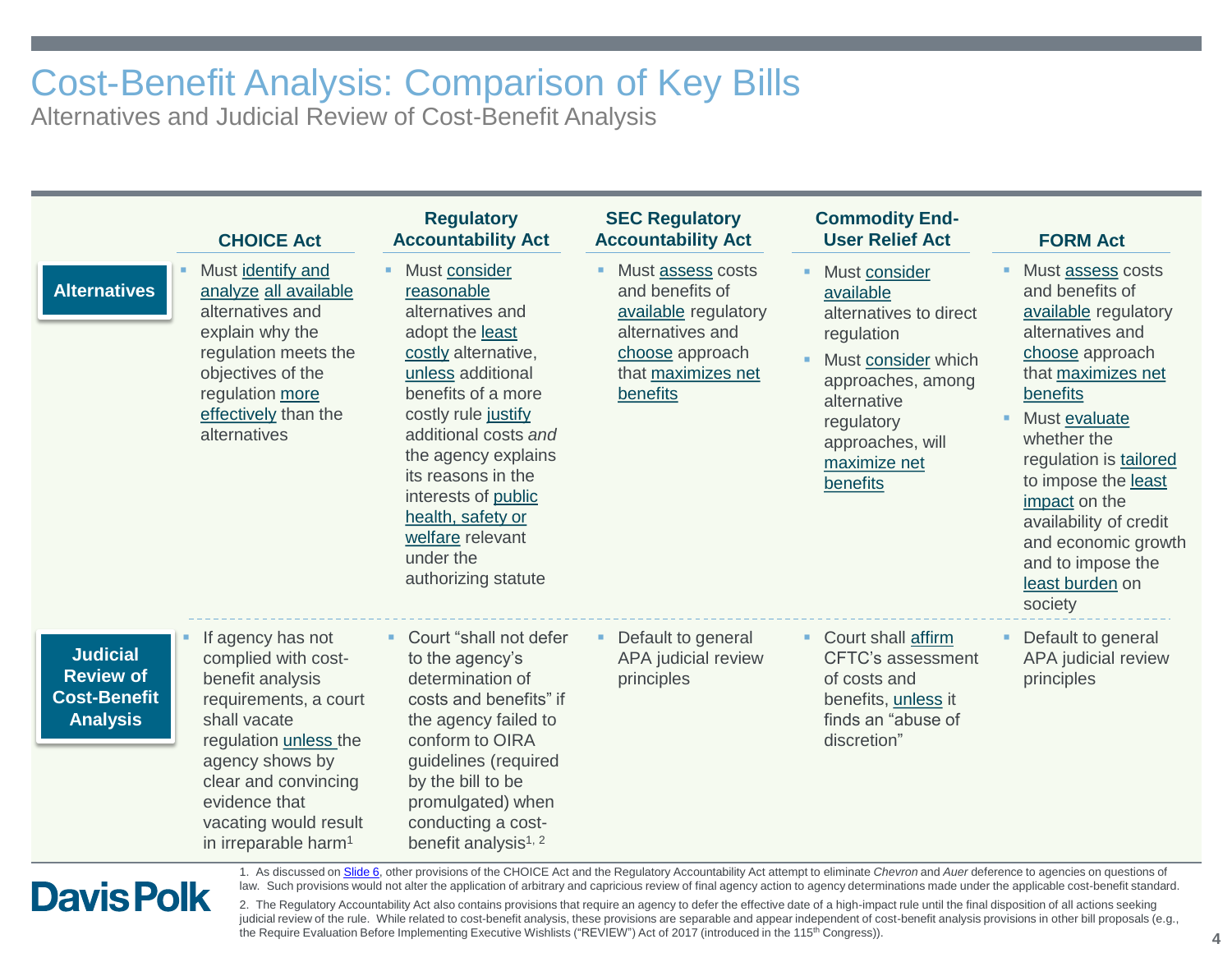## Cost-Benefit Analysis: Comparison of Key Bills

Look-Back Review of Each Promulgated Rule and Review of Existing Regulations

| <b>Agency</b><br><b>Look-Back</b><br><b>Review of</b><br><b>Each</b><br><b>Promulgated</b><br><b>Rule</b> | <b>CHOICE Act</b><br>Review of all rules<br>required within five<br>years of their<br>adoption<br>Must be submitted to<br>Congressional<br>committees and<br>published on agency<br>website                                                                                                                        | <b>Regulatory</b><br><b>Accountability Act</b><br>Must review each<br>major, high-impact,<br>and negative-impact<br>on jobs and wages<br>rules (as defined in<br>bill) no less than<br>every ten years <sup>2</sup><br>For every major rule<br>(as defined in the<br>bill), a report on the<br>costs and benefits to<br>regulated entities<br>must be revised<br>every five years | <b>SEC Regulatory</b><br><b>Accountability Act</b><br>Review of major<br>rules (as defined in<br>bill) required no later<br>than two years after<br>adoption<br>After assessment,<br>SEC must propose<br>to amend or rescind<br>rule, or publish<br>notice that no<br>change is necessary<br>(reviewable as final<br>agency action) | <b>Commodity End-</b><br><b>User Relief Act</b><br>N/A<br>m. | <b>FORM Act</b><br>Review of major<br>×.<br>rules (as defined in<br>the bill) required no<br>later than two years<br>after adoption<br>After assessment,<br><b>Federal Reserve</b><br>must propose to<br>amend or rescind<br>rule, or publish<br>notice that no<br>change is necessary<br>(reviewable as final<br>agency action) |
|-----------------------------------------------------------------------------------------------------------|--------------------------------------------------------------------------------------------------------------------------------------------------------------------------------------------------------------------------------------------------------------------------------------------------------------------|-----------------------------------------------------------------------------------------------------------------------------------------------------------------------------------------------------------------------------------------------------------------------------------------------------------------------------------------------------------------------------------|-------------------------------------------------------------------------------------------------------------------------------------------------------------------------------------------------------------------------------------------------------------------------------------------------------------------------------------|--------------------------------------------------------------|----------------------------------------------------------------------------------------------------------------------------------------------------------------------------------------------------------------------------------------------------------------------------------------------------------------------------------|
| <b>Agency</b><br><b>Review of</b><br><b>Existing</b><br><b>Regulations</b>                                | Within one year of<br>enactment of the bill<br>and every five years<br>thereafter, the<br>agencies must<br>review their rules and<br>develop a plan to<br>amend or repeal<br>existing regulations<br>so as to make the<br>regulatory program of<br>the agency more<br>effective or less<br>burdensome <sup>1</sup> | $N/A^2$                                                                                                                                                                                                                                                                                                                                                                           | Within one year of<br>٠<br>enactment of the bill<br>and every five years<br>thereafter, SEC must<br>review its rules and<br>amend or repeal<br>outmoded,<br>ineffective,<br>insufficient or<br>excessively<br>burdensome<br>regulations                                                                                             | N/A                                                          | N/A                                                                                                                                                                                                                                                                                                                              |

### <span id="page-4-0"></span>**Davis Polk**

1. A second agency review provision in a separate section of the CHOICE Act would require agencies to review all regulations adopted in the five years prior to the enactment of the bill along criteria that are related to cost-benefit analysis.

2. Other provisions of the Regulatory Accountability Act amending the Regulatory Flexibility Act of 1980 would require agencies to assess existing and new rules that the head of the agency determines have a significant economic impact on a substantial number of small entities. Although related to cost-benefit analysis, these provisions are separable and appear independent of cost-benefit analysis provisions in other bill proposals (e.g., the Small Business Regulatory Flexibility Improvements Act of 2015 (introduced in 114<sup>th</sup> Congress)).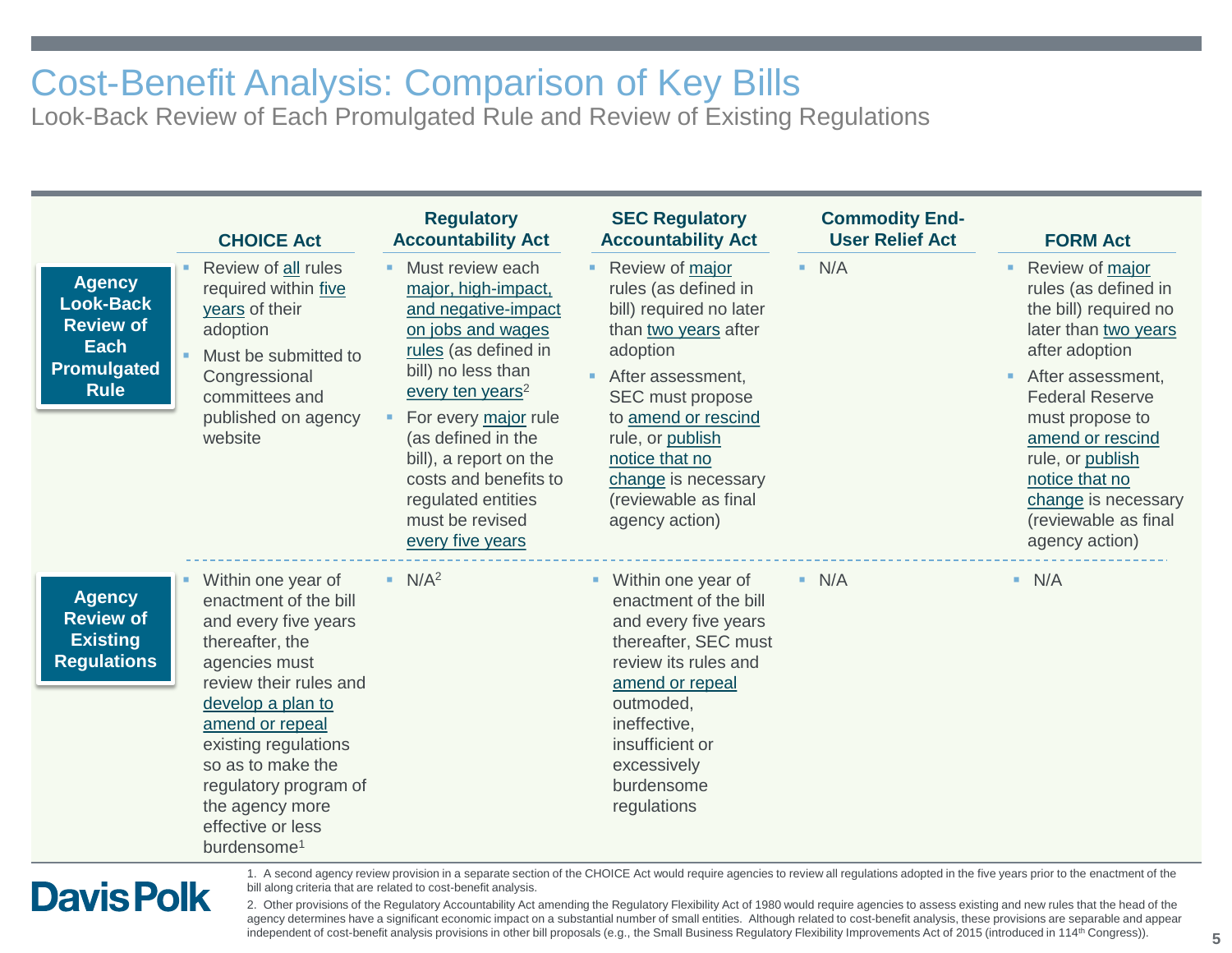### Changes to Judicial Review of Regulations: Comparison of Key Bills

| <b>Current Law</b>                                                                                                                                                                                                                                                                |                                                       |                                                                                                                                                                                                                                                                                                                                                                        |                                                                                                                                                                                                                                                                                                                                         |
|-----------------------------------------------------------------------------------------------------------------------------------------------------------------------------------------------------------------------------------------------------------------------------------|-------------------------------------------------------|------------------------------------------------------------------------------------------------------------------------------------------------------------------------------------------------------------------------------------------------------------------------------------------------------------------------------------------------------------------------|-----------------------------------------------------------------------------------------------------------------------------------------------------------------------------------------------------------------------------------------------------------------------------------------------------------------------------------------|
| <b>Chevron Deference</b><br>Under Chevron v. NRDC,                                                                                                                                                                                                                                |                                                       | <b>CHOICE Act</b>                                                                                                                                                                                                                                                                                                                                                      | <b>Regulatory Accountability Act</b>                                                                                                                                                                                                                                                                                                    |
| courts defer to an<br>agency's interpretation of<br>a statute it administers,<br>provided that:<br>the statutory provision                                                                                                                                                        | <b>Background</b><br>٠<br>٠                           | Commonly perceived as the key House starting<br>point for financial reform<br>Introduced in the 114th Congress as H.R. 5983<br>A CHOICE Act 2.0 is expected shortly                                                                                                                                                                                                    | Passed in the House in the 115 <sup>th</sup> Congress on<br>1/11/2017 as H.R. 5<br>Promoted in Speaker Paul Ryan's A Better<br>Way                                                                                                                                                                                                      |
| in question is<br>ambiguous;<br>the agency's<br>interpretation is                                                                                                                                                                                                                 | ٠<br><b>Application</b>                               | Federal Reserve, OCC, FDIC, CFTC, SEC,<br>CFPB, FHFA, NCUA                                                                                                                                                                                                                                                                                                             | • All executive and independent agencies                                                                                                                                                                                                                                                                                                |
| reasonable; and<br>the agency is<br>exercising its<br>Congressionally<br>delegated lawmaking<br>authority.<br><b>Auer Deference</b>                                                                                                                                               | <b>Judicial</b><br><b>Review</b><br><b>Provisions</b> | When reviewing agency actions under any<br>provision of law (including the Administrative<br>Procedure Act ("APA")), courts must decide<br>de novo all relevant questions of law,<br>including the interpretation of constitutional,<br>statutory and regulatory provisions, unless<br>Congress exempts certain actions from this<br>requirement by specific reference | • When reviewing agency actions under any<br>provision of law (including the APA), courts<br>must decide de novo all relevant questions of<br>law, including the interpretation of<br>constitutional, statutory and regulatory<br>provisions, unless Congress exempts certain<br>actions from this requirement by specific<br>reference |
| Under a line of cases<br>dating back to the 1940s<br>but commonly attributed<br>to Auer v. Robbins, courts<br>will defer to an agency's<br>interpretation of its own<br>regulation unless the<br>interpretation is "plainly<br>erroneous or inconsistent<br>with the regulation." |                                                       | Dodd-Frank provisions specifically recognizing<br>deference to the CFPB with respect to its<br>interpretations of any provision of Federal<br>consumer financial law are repealed                                                                                                                                                                                      | Courts may not infer from the existence of<br>statutory ambiguity that:<br>Congress intended to confer legislative<br>$\circ$<br>rulemaking authority on the agency;<br>$\circ$ the agency's authority should be<br>interpreted expansively; or<br>o courts should defer to agency<br>interpretations of law                            |

### <span id="page-5-0"></span>**Davis Polk**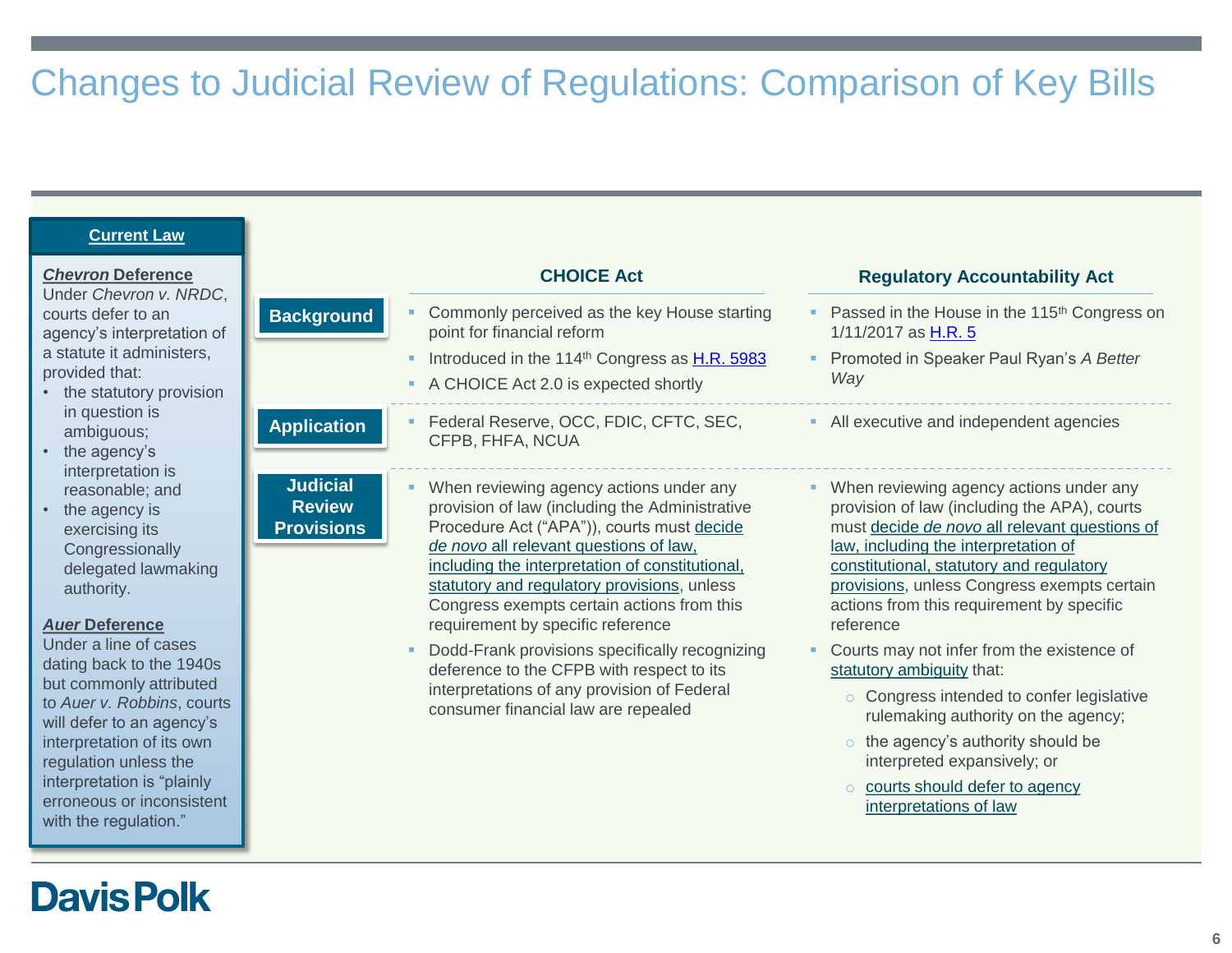### Congressional Review of Regulations: Comparison of Key Bills

|                                                                                                                                                                                                                                                                                                  |                                                            | <b>CHOICE Act</b>                                                                                                                                                                                                                                                                                                                                                                                                                                                                                                                                                                                                               | <b>REINS Act1</b>                                                                                                                                                                                                                                                                                                                                                                                                                                                                                                                                                                                                                                                                                                                                                                                                                  |
|--------------------------------------------------------------------------------------------------------------------------------------------------------------------------------------------------------------------------------------------------------------------------------------------------|------------------------------------------------------------|---------------------------------------------------------------------------------------------------------------------------------------------------------------------------------------------------------------------------------------------------------------------------------------------------------------------------------------------------------------------------------------------------------------------------------------------------------------------------------------------------------------------------------------------------------------------------------------------------------------------------------|------------------------------------------------------------------------------------------------------------------------------------------------------------------------------------------------------------------------------------------------------------------------------------------------------------------------------------------------------------------------------------------------------------------------------------------------------------------------------------------------------------------------------------------------------------------------------------------------------------------------------------------------------------------------------------------------------------------------------------------------------------------------------------------------------------------------------------|
| <b>Current Law</b><br>The Congressional<br><b>Review Act ("CRA")</b><br>permits Congress,                                                                                                                                                                                                        | <b>Background</b>                                          | Commonly perceived as the key House starting<br>point for financial reform<br>Introduced in the 114 <sup>th</sup> Congress as H.R. 5983<br>٠<br>A CHOICE Act 2.0 is expected shortly                                                                                                                                                                                                                                                                                                                                                                                                                                            | Passed in the House in the 115 <sup>th</sup><br>Congress on 1/5/2017 as H.R. 26                                                                                                                                                                                                                                                                                                                                                                                                                                                                                                                                                                                                                                                                                                                                                    |
| with the assent of<br>the President, to<br>disapprove recently                                                                                                                                                                                                                                   | <b>Application</b>                                         | Federal Reserve, OCC, FDIC, CFTC, SEC,<br>ш.<br>CFPB, FHFA, NCUA                                                                                                                                                                                                                                                                                                                                                                                                                                                                                                                                                                | All agencies, except for Federal Reserve with<br>respect to monetary policy                                                                                                                                                                                                                                                                                                                                                                                                                                                                                                                                                                                                                                                                                                                                                        |
| enacted regulations<br>that were:<br>• submitted to<br>Congress within<br>the last 60 days,<br>excluding days<br>that either house<br>adjourned for<br>more than three<br>days; or<br>• submitted in the<br>last 60 session or<br>legislative days<br>of the previous<br>session of<br>Congress. | <b>Congressional</b><br><b>Review</b><br><b>Provisions</b> | Major rules <sup>2</sup> only take effect if Congress enacts a<br>joint resolution of approval within 70 session or<br>legislative days after submission of specified<br>reports to Congress and the Comptroller General<br>(the head of the Government Accountability Office);<br>after 70 days, the same rule may not be<br>reconsidered in the same Congress<br>Non-major rules take effect upon (i) adoption by the<br>relevant agency and (ii) submission of specified<br>reports to Congress and the Comptroller General;<br>however, non-major rules may be rendered<br>ineffective by a joint resolution of disapproval | Major rules <sup>2</sup> only take effect if Congress enacts a<br>joint resolution of approval within 70 session or<br>legislative days after submission of specified reports<br>to Congress and the Comptroller General; after 70<br>days, the same rule may not be reconsidered in the<br>same Congress<br>Non-major rules take effect upon (i) adoption by the<br>relevant agency and (ii) submission of specified<br>reports to Congress and the Comptroller General;<br>however, non-major rules may be rendered<br>ineffective by a joint resolution of disapproval<br>Agencies must submit annual reports covering 10%<br>of their existing regulations to Congress for<br>affirmative approval. Regulations not approved<br>through a joint resolution within 10 years of the<br>enactment of the REINS Act will be sunset |
| No requirement for<br>Congressional<br>preapproval of<br>regulations under<br>current law.                                                                                                                                                                                                       | <b>Exemptions</b>                                          | Major rules may take effect for one 90-day<br>period, if the President issues an Executive<br>Order stating that the rule is necessary (i) due to<br>an emergency, (ii) to enforce criminal laws or (iii)<br>for national security, or if the rule was issued<br>pursuant to a statute implementing an<br>international trade agreement                                                                                                                                                                                                                                                                                         | Major rules may take effect for one 90-day<br>period, if the President issues an Executive<br>Order stating that the rule is necessary (i) due to<br>an emergency, (ii) to enforce criminal laws or (iii)<br>for national security, or if the rule was issued<br>pursuant to a statute implementing an<br>international trade agreement                                                                                                                                                                                                                                                                                                                                                                                                                                                                                            |

### <span id="page-6-0"></span>**Davis Polk**

1. For more on the REINS Act, see our blog post "[Possible Changes in How Regulations Get Made and Unmade](http://www.finregreform.com/single-post/2017/01/09/Possible-Changes-in-How-Regulations-Get-Made-and-Unmade)" (Jan. 9, 2017). The Regulatory Accountability Act, discussed on [Slide 6,](#page-5-0) would not meaningfully alter the CRA but would require the Administrator of OIRA to publish the number and lists of rules submitted to the Comptroller General, as well as those for which a resolution of disapproval was introduced, under the CRA.

2. "Major rules" are defined as those designated by the Administrator of OIRA as resulting or likely to result in: (1) annual economic effects of \$100 million or more; (2) major increases in costs or prices; or (3) certain other significant adverse effects on the economy.